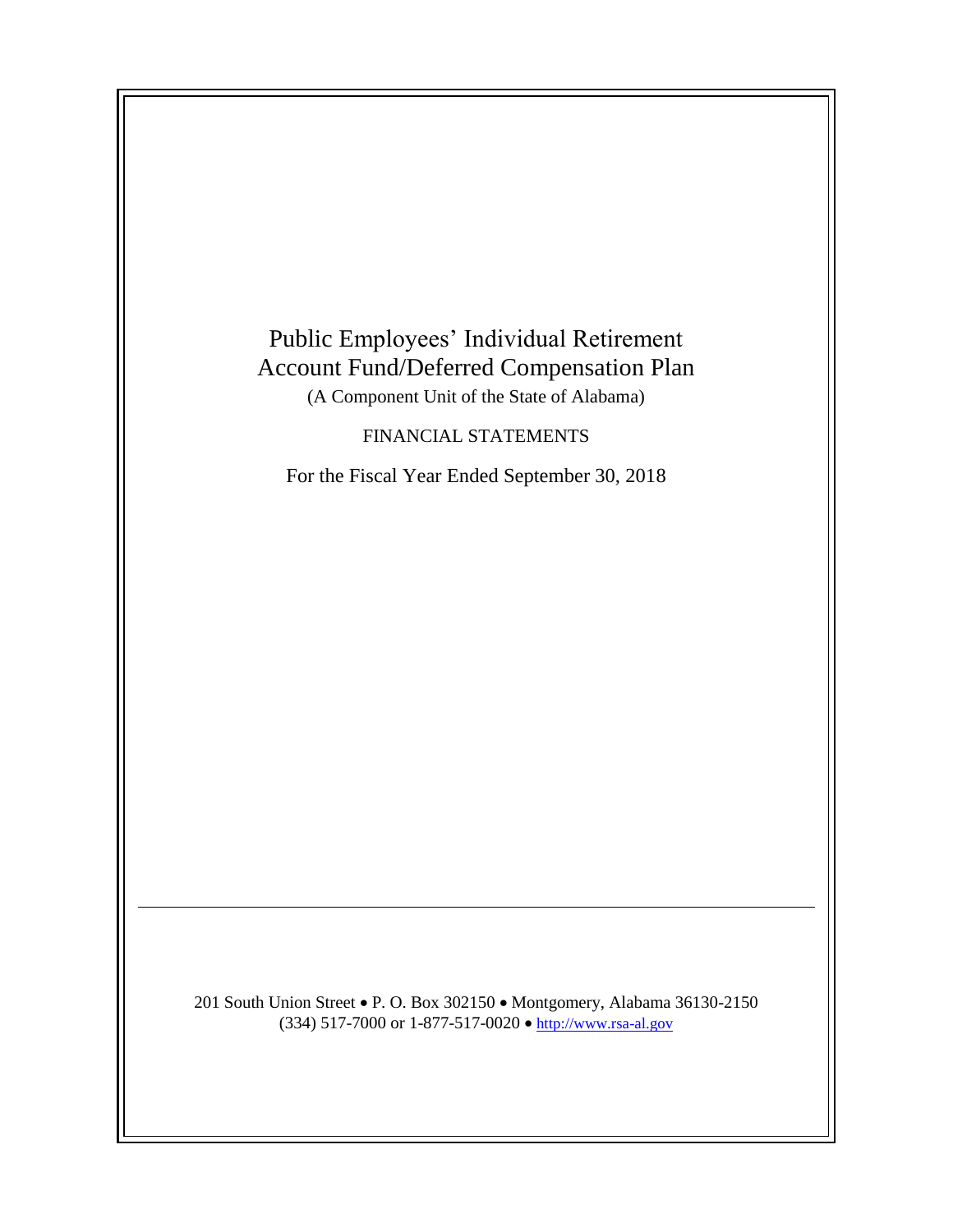

Carr, Riggs & Ingram, LLC 7550 Halcyon Summit Drive Montgomery, AL 36117

 $(334)$  271-6678 (334) 271-6697 (fax) www.cricpa.com

#### **INDEPENDENT AUDITORS' REPORT**

To the Board of Control Public Employees' Individual Retirement Account Fund/Deferred Compensation Plan

We have audited the accompanying financial statements of the Public Employees' Individual Retirement Account Fund/Deferred Compensation Plan (a component unit of the State of Alabama), as of and for the year ended September 30, 2018, and the related notes to the financial statements, which collectively comprise the Public Employees' Individual Retirement Account Fund/Deferred Compensation Plan's basic financial statements.

#### **Management's Responsibility for the Financial Statements**

Management is responsible for the preparation and fair presentation of these financial statements in accordance with accounting principles generally accepted in the United States of America; this includes the design, implementation, and maintenance of internal control relevant to the preparation and fair presentation of financial statements that are free from material misstatement, whether due to fraud or error.

#### **Auditors' Responsibility**

Our responsibility is to express an opinion on these financial statements based on our audit. We conducted our audit in accordance with auditing standards generally accepted in the United States of America. Those standards require that we plan and perform the audit to obtain reasonable assurance about whether the financial statements are free from material misstatement.

An audit involves performing procedures to obtain audit evidence about the amounts and disclosures in the financial statements. The procedures selected depend on the auditors' judgment, including the assessment of the risks of material misstatement of the financial statements, whether due to fraud or error. In making those risk assessments, the auditor considers internal control relevant to the entity's preparation and fair presentation of the financial statements in order to design audit procedures that are appropriate in the circumstances, but not for the purpose of expressing an opinion on the effectiveness of the entity's internal control. Accordingly, we express no such opinion. An audit also includes evaluating the appropriateness of accounting policies used and the reasonableness of significant accounting estimates made by management, as well as evaluating the overall presentation of the financial statements.

We believe that the audit evidence we have obtained is sufficient and appropriate to provide a basis for our audit opinion.

#### **Opinion**

In our opinion, the financial statements referred to above present fairly, in all material respects, the fiduciary net position of the Public Employees' Individual Retirement Account Fund/Deferred Compensation Plan, as of September 30, 2018, and the changes in fiduciary net position for the year then ended in accordance with accounting principles generally accepted in the United States of America.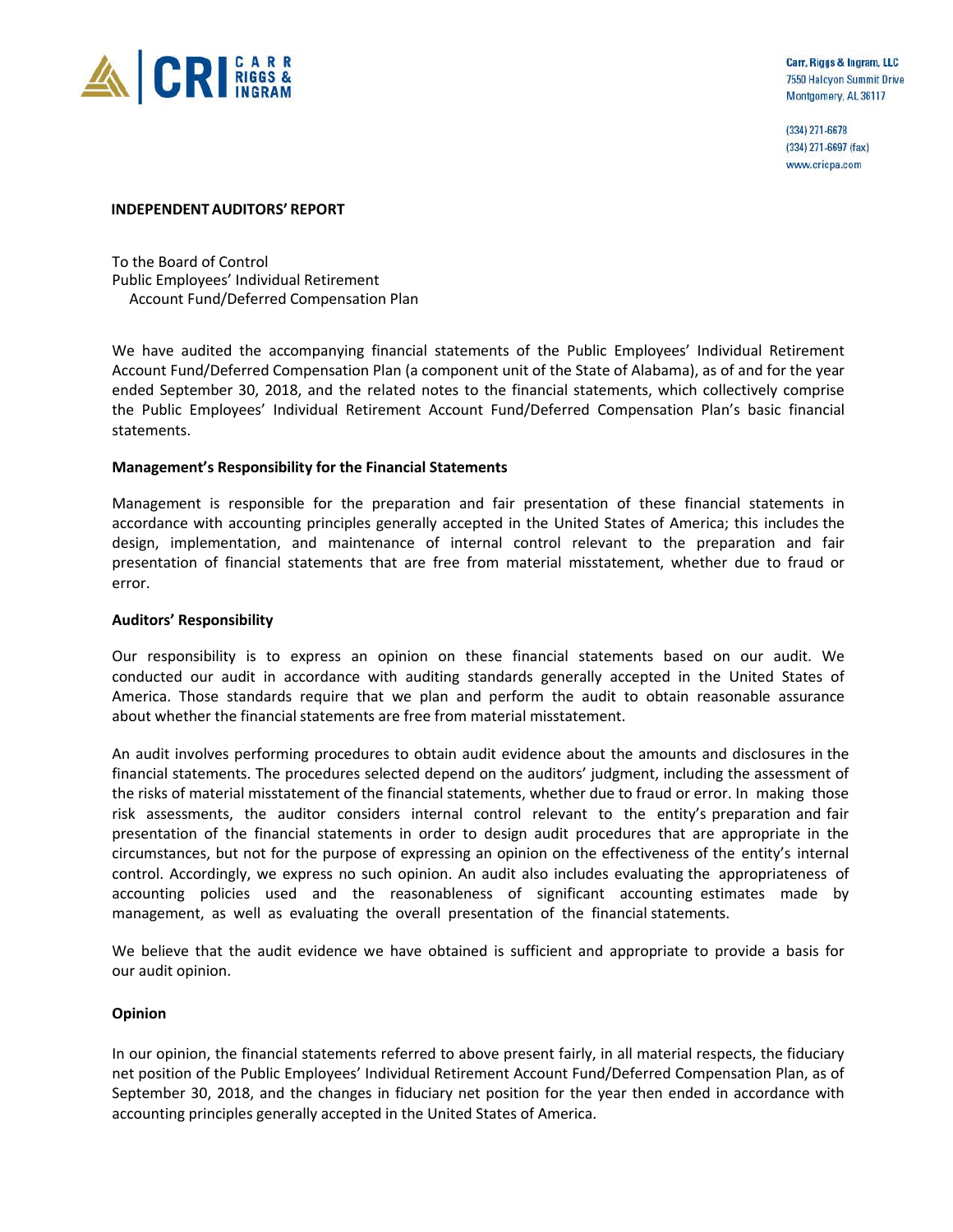#### **Other Matters**

#### *Prior-Year Comparative Information*

The financial statements include partial prior-year comparative information. Such information does not include all of the information required to constitute a presentation in conformity with accounting principles generally accepted in the United States of America. Accordingly, such information should be read in conjunction with the Public Employees' Individual Retirement Account Fund/Deferred Compensation Plan's financial statements for the year ended September 30, 2017, from which such partial information was derived. We have previously audited the Public Employees' Individual Retirement Account Fund/Deferred Compensation Plan's financial statements and we expressed an unmodified opinion on the respective financial statements in our report dated March 15, 2018. In our opinion, the summarized comparative information presented herein as of and for the year ended September 30, 2017, is consistent, in all material respects, with the audited financial statements from which it has been derived.

#### *Required Supplementary Information*

Accounting principles generally accepted in the United States of America require that the management's discussion and analysis be presented to supplement the basic financial statements. Such information, although not a part of the basic financial statements, is required by the Governmental Accounting Standards Board, who considers it to be an essential part of financial reporting for placing the basic financial statements in an appropriate operational, economic, or historical context. We have applied certain limited procedures to the required supplementary information in accordance with auditing standards generally accepted in the United States of America, which consisted of inquiries of management about the methods of preparing the information and comparing the information for consistency with management's responses to our inquiries, the basic financial statements, and other knowledge we obtained during our audit of the basic financial statements. We do not express an opinion or provide any assurance on the information because the limited procedures do not provide us with sufficient evidence to express an opinion or provide any assurance.

Cary Riggs & Ingram, L.L.C

January 31, 2019 Montgomery, Alabama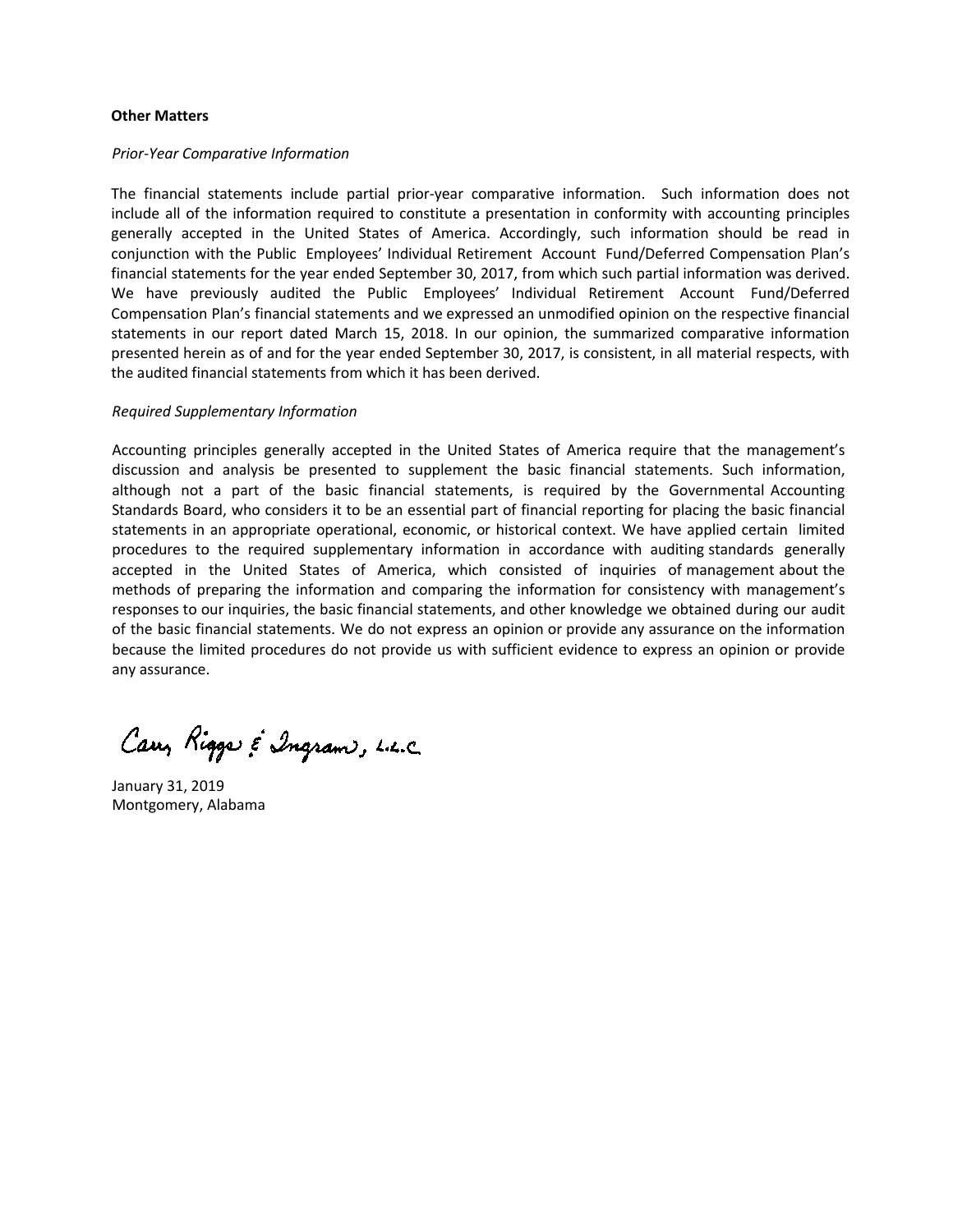## **Public Employees' Individual Retirement Account/Deferred Compensation Plan Management's Discussion and Analysis September 30, 2018**

The Public Employees' Individual Retirement Account/Deferred Compensation Plan (PEIRAF/DCP) operates as a deferred compensation plan as defined in Section 457 of the Internal Revenue Code of the United States. The following discussion provides an overview of the financial position and results of operation for the PEIRAF/DCP as of and for the fiscal year ended September 30, 2018. For more detailed information, please refer to the financial statements, including the *Notes to the Financial Statements*.

#### **Overview of the Financial Statements**

The financial statements of the PEIRAF/DCP include the *Statement of Fiduciary Net Position* and the *Statement of Changes in Fiduciary Net Position*. The *Notes to the Financial Statements* are considered an integral part of the financial statements and should be read in conjunction with the financial statements.

The financial statements are prepared under the accrual basis of accounting using the economic resources measurement focus. Revenues are recognized when earned and expenses are recognized when incurred, regardless of when cash is received or expended. Investments are reported at fair value.

The *Statement of Fiduciary Net Position* includes all assets and liabilities of the PEIRAF/DCP and provides a snapshot of the financial position of the PEIRAF/DCP as of the end of the fiscal year. Assets are reduced by liabilities resulting in the fiduciary net position restricted for the PEIRAF/DCP's members as of the end of the fiscal year.

The *Statement of Changes in Fiduciary Net Position* reports all of the additions and deductions in the fiscal year for the PEIRAF/DCP. Additions are primarily comprised of member contributions and investment income. Deductions primarily consist of distributions made to participants during the fiscal year. The change in fiduciary net position plus the beginning fiduciary net position results in the fiduciary net position restricted for members at the end of the fiscal year.

The *Notes to the Financial Statements* include a description of the PEIRAF/DCP, a summary of significant accounting policies, and notes and disclosures regarding the PEIRAF/DCP's investments.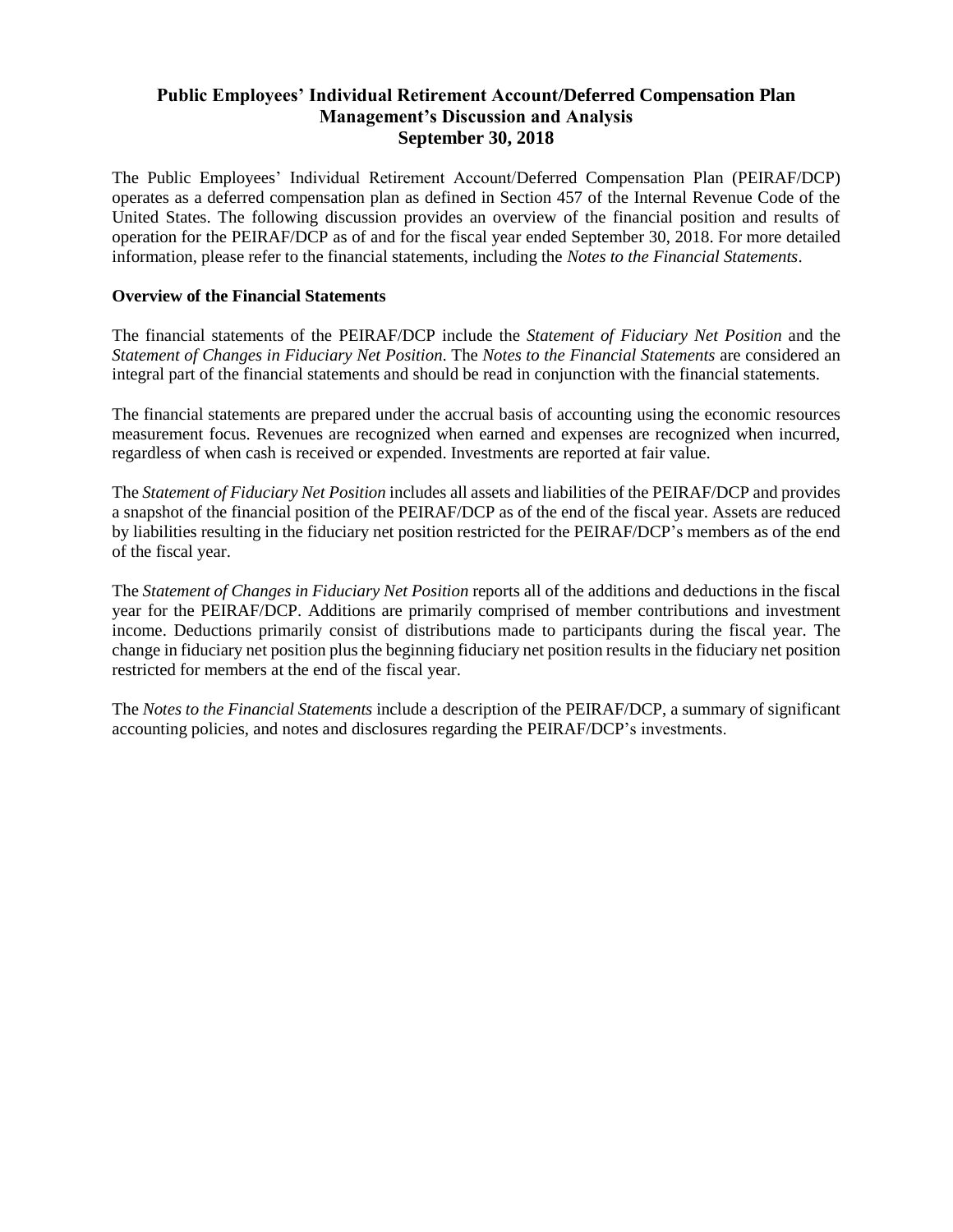Comparative financial statements for the fiscal years ended September 30, 2018, and September 30, 2017, have been included below.

|                                               |                 | 2018        | 2017        |                                 | <b>Variance</b> |             | % Increase/<br>(Decrease) |  |
|-----------------------------------------------|-----------------|-------------|-------------|---------------------------------|-----------------|-------------|---------------------------|--|
| Assets                                        |                 |             |             |                                 |                 |             |                           |  |
| Cash                                          | \$              | 179,621     | \$          | 208,125                         | \$              | (28,504)    | (13.70)                   |  |
| <b>Contributions Receivable</b>               |                 | 4,136       |             |                                 |                 | 4,136       | 100.00                    |  |
| Interest and Dividends Receivable             | 9,124,664       |             |             | 9,666,787                       |                 | (542, 123)  | (5.61)                    |  |
| Investments                                   | 2,106,876,794   |             |             | 2,034,999,875                   |                 | 71,876,919  | 3.53                      |  |
| <b>Invested Securities Lending Collateral</b> |                 | 120,850,056 |             | 124,213,973                     |                 | (3,363,917) | (2.71)                    |  |
| <b>Total Assets</b>                           | 2,237,035,271   |             |             | 2,169,088,760                   |                 | 67,946,511  | 3.13                      |  |
| <b>Liabilities</b>                            |                 |             |             |                                 |                 |             |                           |  |
| Securities Lending Collateral                 |                 | 120,850,056 |             | 124,213,973                     |                 | (3,363,917) | (2.71)                    |  |
| <b>Total Liabilities</b>                      | 120,850,056     |             | 124,213,973 |                                 | (3,363,917)     |             | (2.71)                    |  |
| <b>Net Position Restricted for Deferred</b>   |                 |             |             |                                 |                 |             |                           |  |
| <b>Compensation Benefits</b>                  | \$2,116,185,215 |             |             | \$2,044,874,787<br>\$71,310,428 |                 |             | 3.49                      |  |
|                                               |                 |             |             |                                 |                 |             |                           |  |

## **As of September 30, 2018 and 2017 Summary Comparative Statement of Fiduciary Net Position**

**For the Fiscal Years Ended September 30, 2018 and 2017 Summary Comparative Statement of Changes in Fiduciary Net Position**

|                                               |      |                 |                  |     |                 | % Increase/ |  |
|-----------------------------------------------|------|-----------------|------------------|-----|-----------------|-------------|--|
|                                               | 2018 |                 | 2017             |     | <b>Variance</b> | (Decrease)  |  |
| <b>Additions</b>                              |      |                 |                  |     |                 |             |  |
| <b>Member Contributions</b>                   | \$   | 82,690,430      | \$<br>91,174,965 | \$. | (8,484,535)     | (9.31)      |  |
| Interest & Dividend Income                    |      | 57,412,392      | 58,201,703       |     | (789,311)       | (1.36)      |  |
| Net Change in Fair Value of Investments       |      | 60,654,728      | 56,578,557       |     | 4,076,171       | 7.20        |  |
| Net Income from Securities Lending Activities |      | 676,983         | 993,526          |     | (316,543)       | (31.86)     |  |
| <b>Total Additions</b>                        |      | 201,434,533     | 206,948,751      |     | (5,514,218)     | (2.66)      |  |
| <b>Deductions</b>                             |      |                 |                  |     |                 |             |  |
| <b>Normal Distributions</b>                   |      | 129,630,513     | 136,786,025      |     | (7,155,512)     | (5.23)      |  |
| <b>Emergency Withdrawals</b>                  |      | 493,592         | 546,629          |     | (53,037)        | (9.70)      |  |
| <b>Total Deductions</b>                       |      | 130,124,105     | 137, 332, 654    |     | (7,208,549)     | (5.25)      |  |
| <b>Change in Net Position</b>                 |      | 71,310,428      | 69,616,097       |     | 1,694,331       | 2.43        |  |
| <b>Net Position Restricted for Deferred</b>   |      |                 |                  |     |                 |             |  |
| Compensation Benefits at Beginning of Year    |      | 2,044,874,787   | 1,975,258,690    |     | 69,616,097      | 3.52        |  |
| <b>Net Position Restricted for Deferred</b>   |      |                 |                  |     |                 |             |  |
| <b>Compensation Benefits at End of Year</b>   |      | \$2,116,185,215 | \$2,044,874,787  |     | \$71,310,428    | 3.49        |  |
|                                               |      |                 |                  |     |                 |             |  |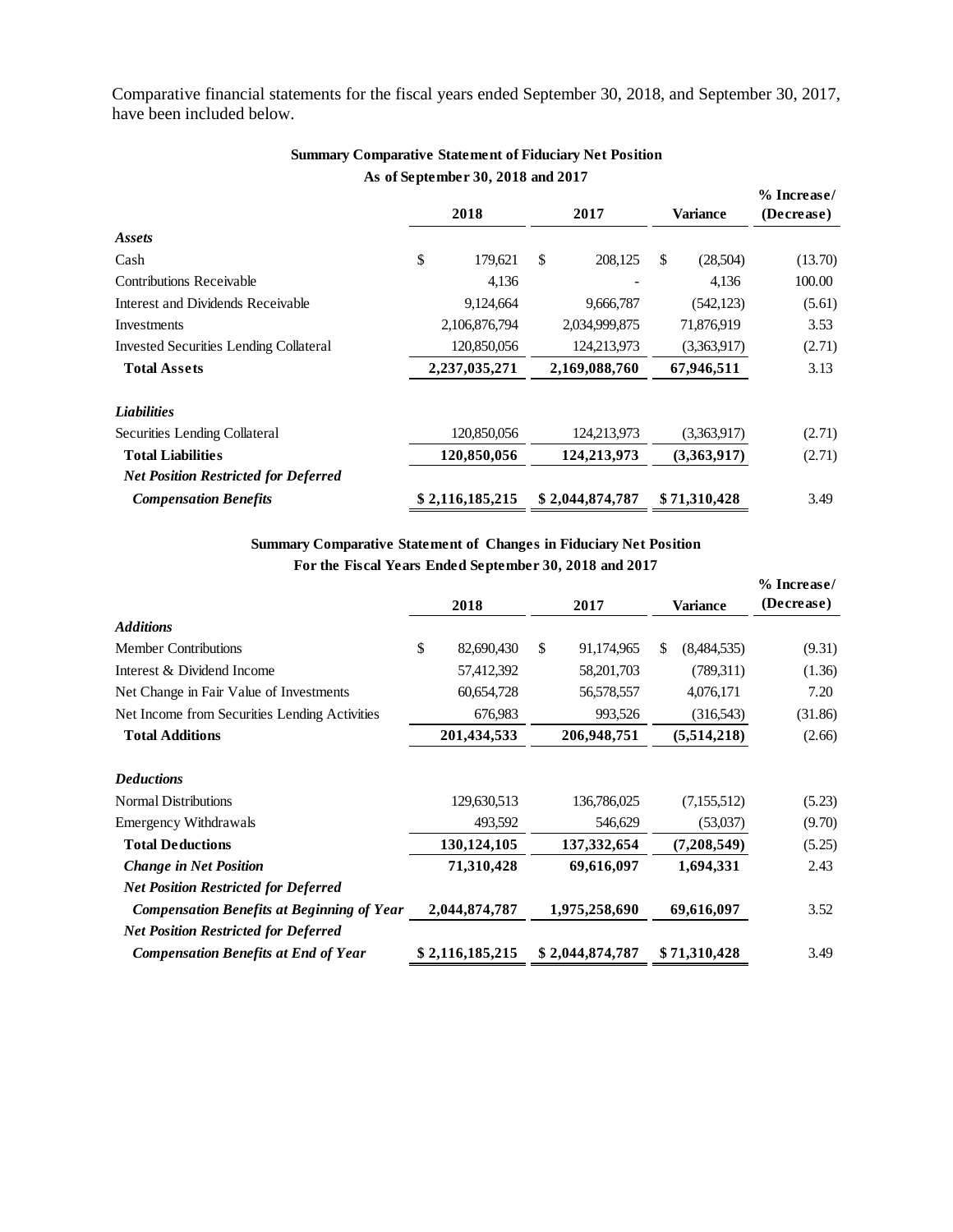## **Financial Highlights**

- The PEIRAF/DCP's annual rate of return on investment options as calculated by State Street Bank and Trust Company, the PEIRAF/DCP's investment custodian, was 1.72% for the short-term investment fund, -0.55% for the bond fund, and 17.84% for the stock fund. The positive returns on investments resulted in a significant increase in net position during the fiscal year.
- $\triangleright$  Member contributions decreased by 9.31% during the fiscal year as a result of decreases in the amount of transfers in from the Deferred Retirement Option Program received during the year.
- $\triangleright$  Normal member distributions decreased by 5.23% primarily as a result of decreases in lump sum distributions and transfers out to other Section 457 plans.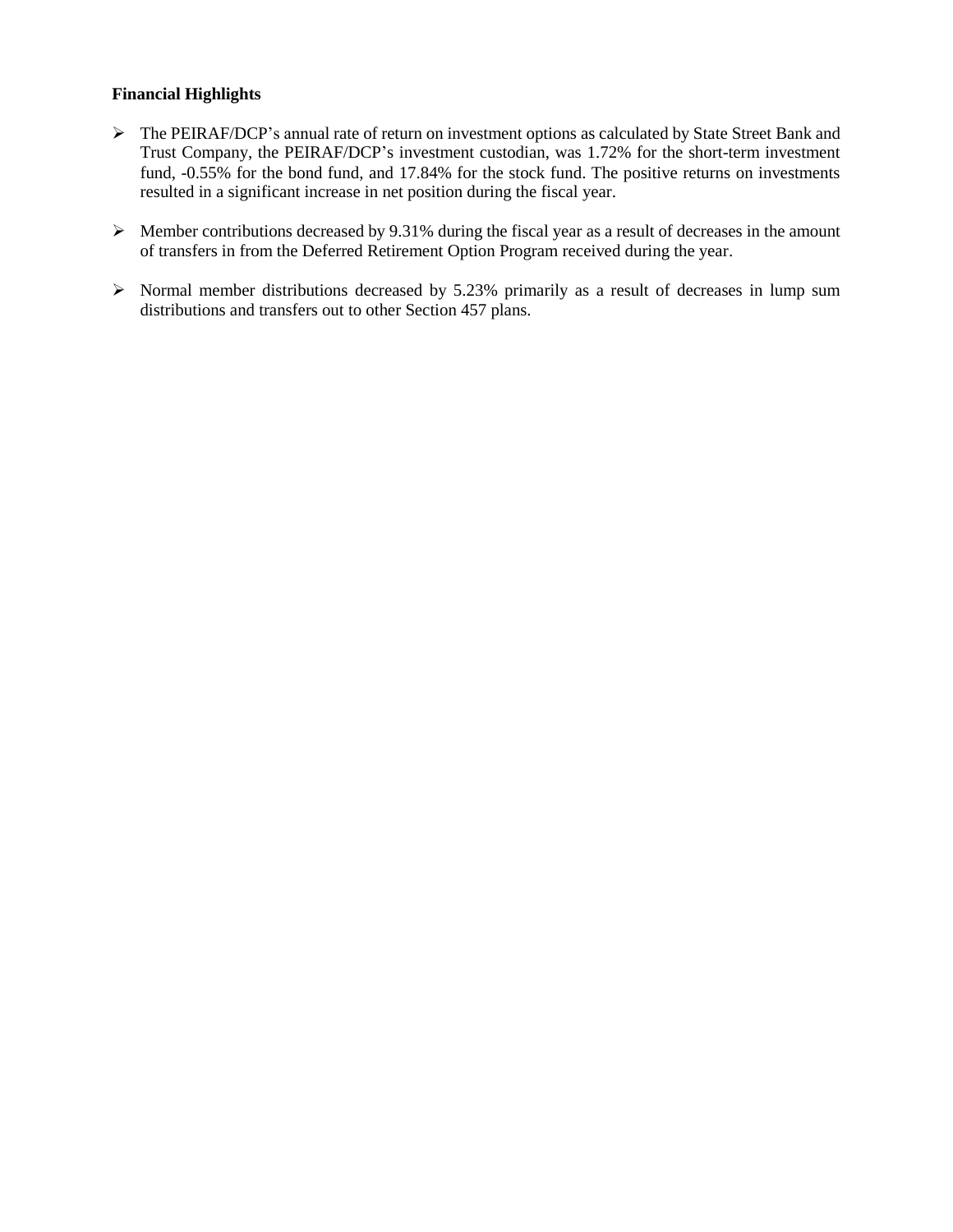# **PUBLIC EMPLOYEES' INDIVIDUAL RETIREMENT ACCOUNT FUND DEFERRED COMPENSATION PLAN Statement of Fiduciary Net Position**

# **September 30, 2018 with comparative amounts at September 30, 2017**

|                                                                   | 2018          | 2017            |
|-------------------------------------------------------------------|---------------|-----------------|
| <b>Assets</b>                                                     |               |                 |
| Cash                                                              | \$<br>179,621 | \$<br>208,125   |
| <b>Contributions Receivable</b>                                   | 4,136         |                 |
| <b>Interest and Dividends Receivable</b>                          | 9,124,664     | 9,666,787       |
| Investments, at Fair Value (Note 2)                               |               |                 |
| <b>Commercial Paper</b>                                           | 7,004,664     |                 |
| <b>Money Market Funds</b>                                         | 124,743,363   | 111,829,998     |
| <b>U.S. Government Guaranteed Bonds</b>                           | 387,085,130   | 388,001,804     |
| U.S. Agency Securities                                            | 68,586,346    | 77,196,950      |
| Mortgage-backed Securities                                        | 223,462,131   | 241,794,393     |
| Corporate Bonds                                                   | 452,279,131   | 511,340,714     |
| <b>Private Placements</b>                                         | 5,585,418     | 4,447,334       |
| <b>Common and Preferred Stocks</b>                                | 838,130,611   | 700,388,682     |
| <b>Total Investments</b>                                          | 2,106,876,794 | 2,034,999,875   |
| <b>Invested Securities Lending Collateral</b>                     | 120,850,056   | 124,213,973     |
| <b>Total Assets</b>                                               | 2,237,035,271 | 2,169,088,760   |
| <b>Liabilities</b>                                                |               |                 |
| Securities Lending Collateral                                     | 120,850,056   | 124,213,973     |
| <b>Total Liabilities</b>                                          | 120,850,056   | 124,213,973     |
| <b>Net Position Restricted for Deferred Compensation Benefits</b> | 2,116,185,215 | \$2,044,874,787 |
|                                                                   |               |                 |

See accompanying Notes to the Financial Statements.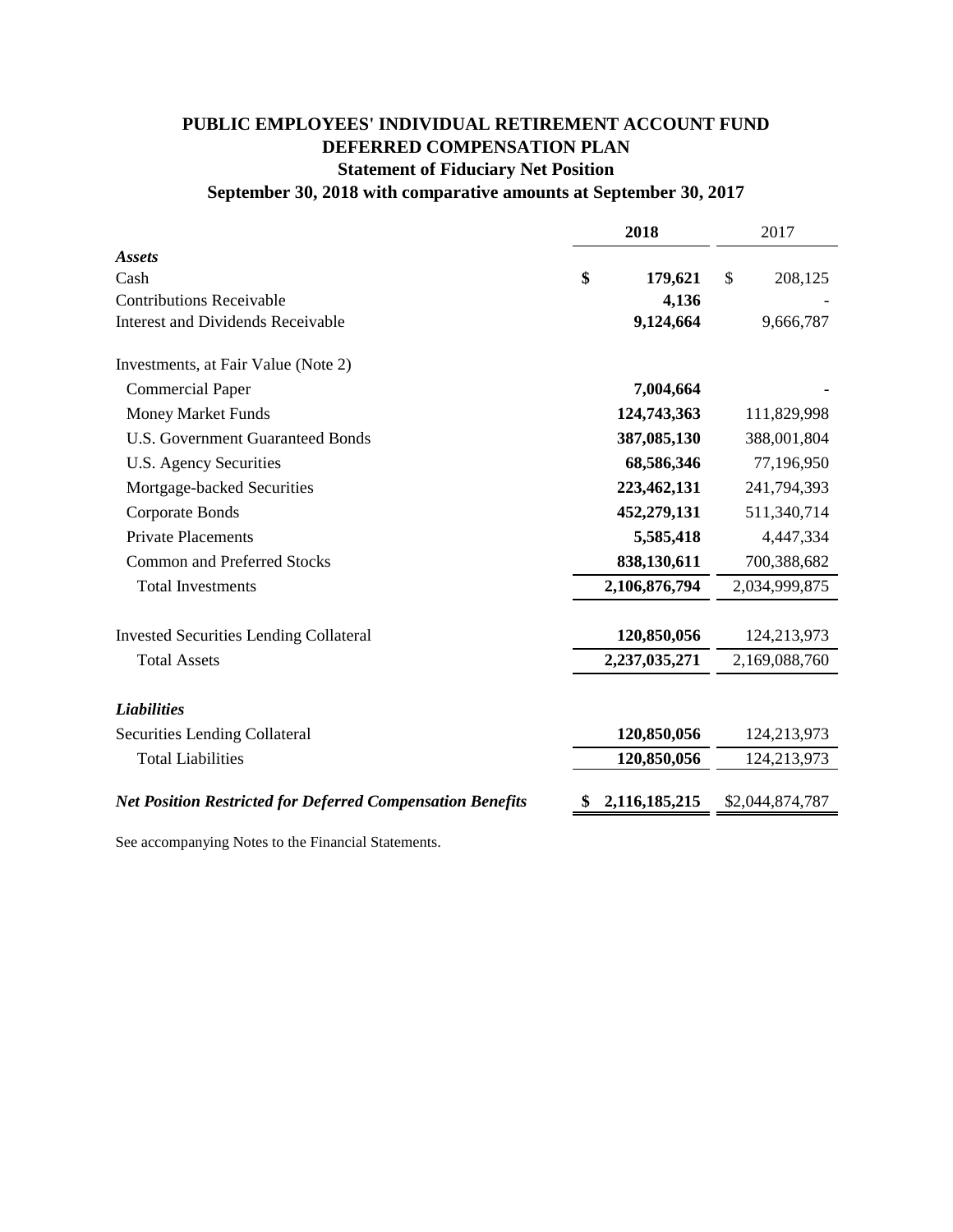# **PUBLIC EMPLOYEES' INDIVIDUAL RETIREMENT ACCOUNT FUND DEFERRED COMPENSATION PLAN**

# **Statement of Changes in Fiduciary Net Position**

# **For the Fiscal Year Ended September 30, 2018 with comparative amounts shown for 2017**

|                                                                    | 2018             |   | 2017            |
|--------------------------------------------------------------------|------------------|---|-----------------|
| <b>Additions</b>                                                   |                  |   |                 |
| <b>Member Contributions</b>                                        | \$<br>82,690,430 | S | 91,174,965      |
| Investment Income (Note 2)                                         |                  |   |                 |
| <b>From Investing Activities</b>                                   |                  |   |                 |
| <b>Interest and Dividends</b>                                      | 57,412,392       |   | 58,201,703      |
| Net Increase in Fair Value of Investments                          | 60,654,728       |   | 56,578,557      |
| Total Investment Income from Investing Activities                  | 118,067,120      |   | 114,780,260     |
| <b>From Securities Lending Activities</b>                          |                  |   |                 |
| Securities Lending Income                                          | 2,548,352        |   | 2,376,619       |
| Less Securities Lending Expenses:                                  |                  |   |                 |
| <b>Borrower Rebates</b>                                            | 1,591,215        |   | 1,066,968       |
| <b>Management Fees</b>                                             | 280,154          |   | 316,125         |
| <b>Total Securities Lending Expenses</b>                           | 1,871,369        |   | 1,383,093       |
| Income from Securities Lending Activities, Net                     | 676,983          |   | 993,526         |
|                                                                    |                  |   |                 |
| Net Investment Income                                              | 118,744,103      |   | 115,773,786     |
| <b>Total Additions</b>                                             | 201,434,533      |   | 206,948,751     |
| <b>Deductions</b>                                                  |                  |   |                 |
| <b>Normal Distributions</b>                                        | 129,630,513      |   | 136,786,025     |
| <b>Emergency Withdrawals</b>                                       | 493,592          |   | 546,629         |
| <b>Total Deductions</b>                                            | 130,124,105      |   | 137,332,654     |
|                                                                    |                  |   |                 |
| <b>Change in Net Position</b>                                      | 71,310,428       |   | 69,616,097      |
| <b>Net Position Restricted for Deferred Compensation Benefits:</b> |                  |   |                 |
| <b>Beginning of Year</b>                                           | 2,044,874,787    |   | 1,975,258,690   |
| <b>End of Year</b>                                                 | 2,116,185,215    |   | \$2,044,874,787 |
|                                                                    |                  |   |                 |

See accompanying Notes to the Financial Statements.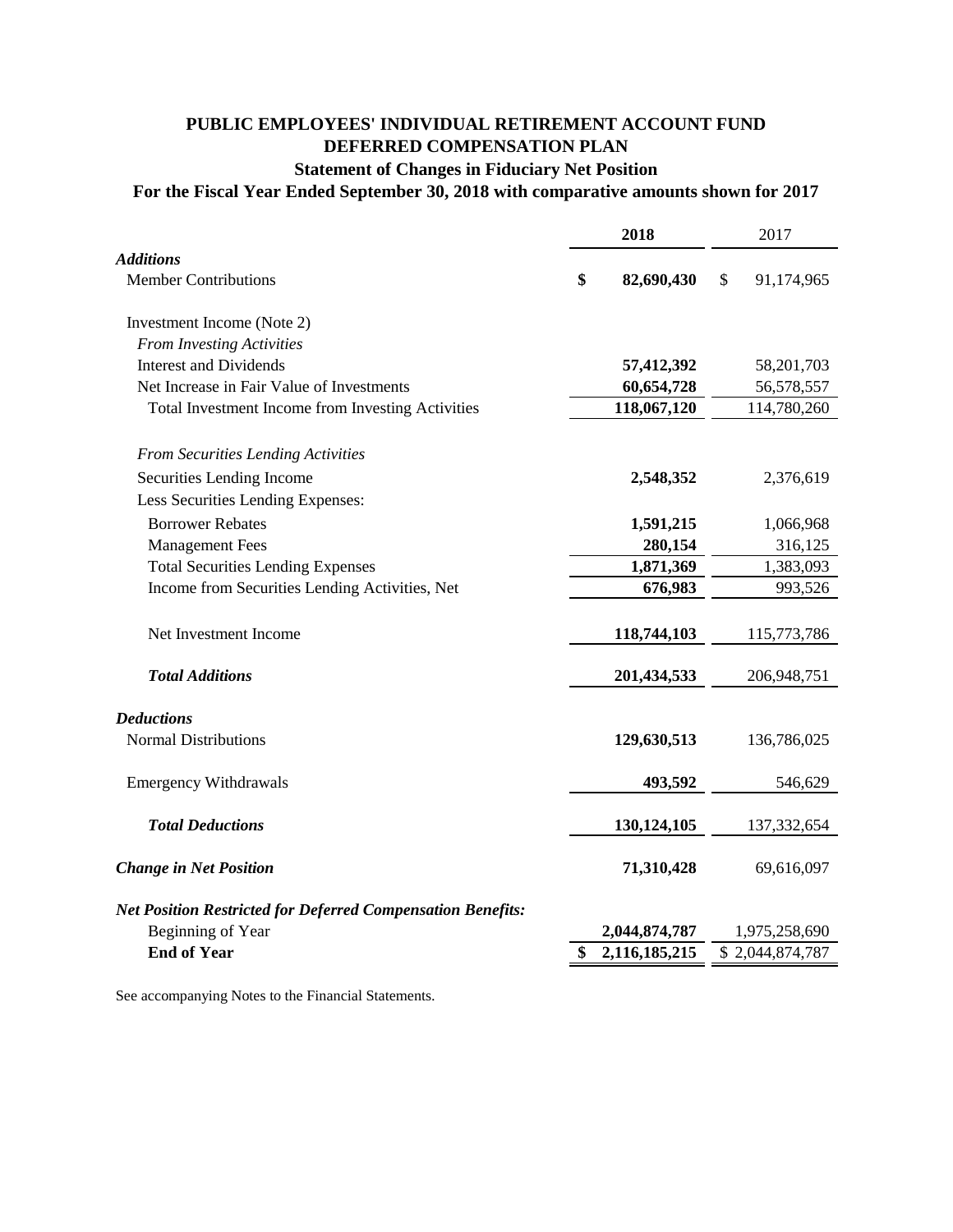## **1) Organization and Summary of Significant Accounting Policies**

### **A. Plan Description**

On November 26, 1986, the Public Employees' Individual Retirement Account Fund (PEIRAF) Board of Control established the Public Employees' Individual Retirement Account Fund/Deferred Compensation Plan (PEIRAF/DCP) under the provisions of the *Code of Alabama 1975, Title 36, Chapter 27A* (Act 685 of the Legislature of 1986) to afford PEIRAF members the greatest possible tax benefits under the federal income tax laws. The PEIRAF/DCP operates as a deferred compensation plan as defined in Section 457 of the Internal Revenue Code of the United States and began receiving deferred portions of employees' income on January 1, 1987. The responsibility for the general administration and operation of the PEIRAF/DCP is vested in its Board of Control. In accordance with the Governmental Accounting Standards Board (GASB) pronouncements, the PEIRAF/DCP is considered a component unit of the State of Alabama (State) and is included in the State's *Comprehensive Annual Financial Report*.

Each member may defer a maximum of \$18,500 for calendar year 2018. Any member, age 50 and older, may make additional deferrals of \$6,000 for calendar year 2018. A member may "catch-up" unused eligible amounts for one to three years if the member did not defer the maximum deferral amount in the years beginning with 1986 and was eligible to participate. In order to make these additional deferrals ("catch-up" deferrals), a member must be within three years of normal retirement and be eligible for an unreduced pension.

PEIRAF/DCP investments are participant-directed in either a short-term investment fund, an S&P 500 Index Fund, or fixed income investments such as corporate bonds, U.S. agency obligations, government national mortgage association securities, and commercial paper.

All members of the Teachers' Retirement System of Alabama (TRS), the Employees' Retirement System of Alabama (ERS), the Judicial Retirement Fund (JRF), and employees of employers eligible to participate in the ERS pursuant to provisions of the *Code of Alabama 1975, Section 36-27-6*, and public officials and employees of the State of Alabama or any political subdivision thereof (collectively, participating employers) are eligible to participate in the PEIRAF/DCP. As of September 30, 2018, there were 36,892 participants.

Effective October 1, 1997, the PEIRAF/DCP adopted Trust status in compliance with The Small Business Job Protection Act of 1996. Deferred income and investment earnings are held in trust for the exclusive benefit of the PEIRAF/DCP's participants and their beneficiaries.

#### **B. Cash**

Cash consists of deposits held by the State Treasurer in the PEIRAF/DCP's name. Deposits are entirely insured by the Federal Deposit Insurance Corporation or protected under the Security for Alabama Funds Enhancement (SAFE) Program. The *Code of Alabama 1975,* as amended, requires all State organizations to participate in the SAFE Program. The SAFE Program is a multiple financial institution collateral pool. The SAFE Program requires all public funds to be deposited in a financial institution designated by the State Treasurer as a qualified public depository. Each qualified public depository is required to pledge collateral in accordance with the rules established by the SAFE Board of Directors. In the event that a qualified public depository defaults or becomes insolvent and the pledged collateral is insufficient to satisfy the claims of public depositors, the *Code of Alabama 1975, Section 41-14A-9(3)* authorizes the State Treasurer to make assessments against the other qualified public depositories in the pool so that there will be no loss of public funds.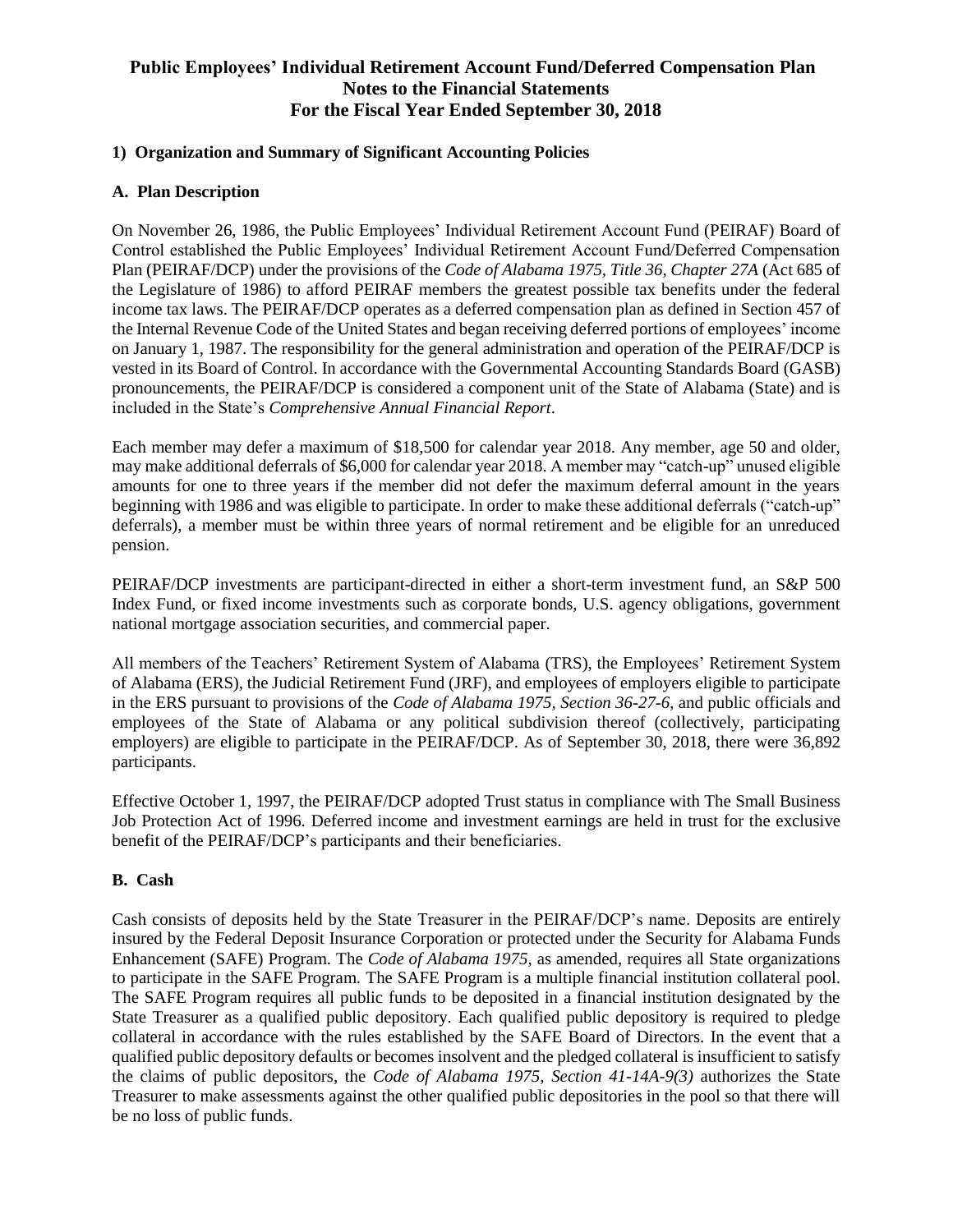#### **C. Basis of Accounting**

The PEIRAF/DCP is a private purpose trust fund that operates under the accrual basis of accounting using the economic resources measurement focus. Revenues are recognized when earned and expenses are recognized when incurred, regardless of the timing of the cash flows in accordance with standards of the GASB. Subsequent events were evaluated by management through the date the financial statements were issued.

### **D. Investments**

The Board of Control has the authority and responsibility to invest and reinvest available funds, through the Secretary-Treasurer of the ERS, in bonds, mortgage-backed securities, common and preferred stocks, and other investment vehicles with the care, skill, prudence, and diligence under the circumstances then prevailing that a prudent person acting in a like capacity and familiar with such matters would use.

All investments are carried at fair value. Short-term investments are reported at cost, which approximates fair value. Securities traded on national exchanges are valued at the last reported sales price at current exchange rates. Mortgage-backed securities are reported based on estimated future principal and interest payments discounted at the prevailing interest rate for similar instruments. Generally, private placements are valued based on the selling price of similar investments sold in the open market. In those instances where there are no similar investments sold in the open market, an independent appraisal is performed to determine the fair value of the private placements.

### **E. Income Distribution**

All investment income earned on the accrual basis is posted monthly to member accounts based on average daily balances. Income was posted to member accounts at an annual rate of 1.71% for the short-term investment option. Income was posted to member accounts at an annual rate of -0.51% for the bond investment option. Income was posted to member accounts at an annual rate of 17.91% for the stock investment option.

## **F. Administrative Costs**

Pursuant to the provisions of the *Code of Alabama 1975, Section 36-27A-*7 (Act 1061 of the Legislature of 2001), the administrative costs incurred directly for the operation of the PEIRAF/DCP are provided from the expense funds of the TRS and the ERS.

#### **G. Distribution Policy**

An employee may retire or terminate service and receive a lump-sum distribution, a partial distribution followed by equal monthly payments, or a monthly disbursement. The Internal Revenue Code and Regulations require that distributions to the member begin no later than April 1 of the calendar year following the calendar year in which the employee attains age 70-1/2 or retires, whichever is later. Generally, distributions may begin at any age following retirement or separation of service. Normal distributions include monthly benefit disbursements, lump-sum distributions upon retirement or separation of service, and rollovers to other qualified plans. Member withdrawals include emergency disbursements.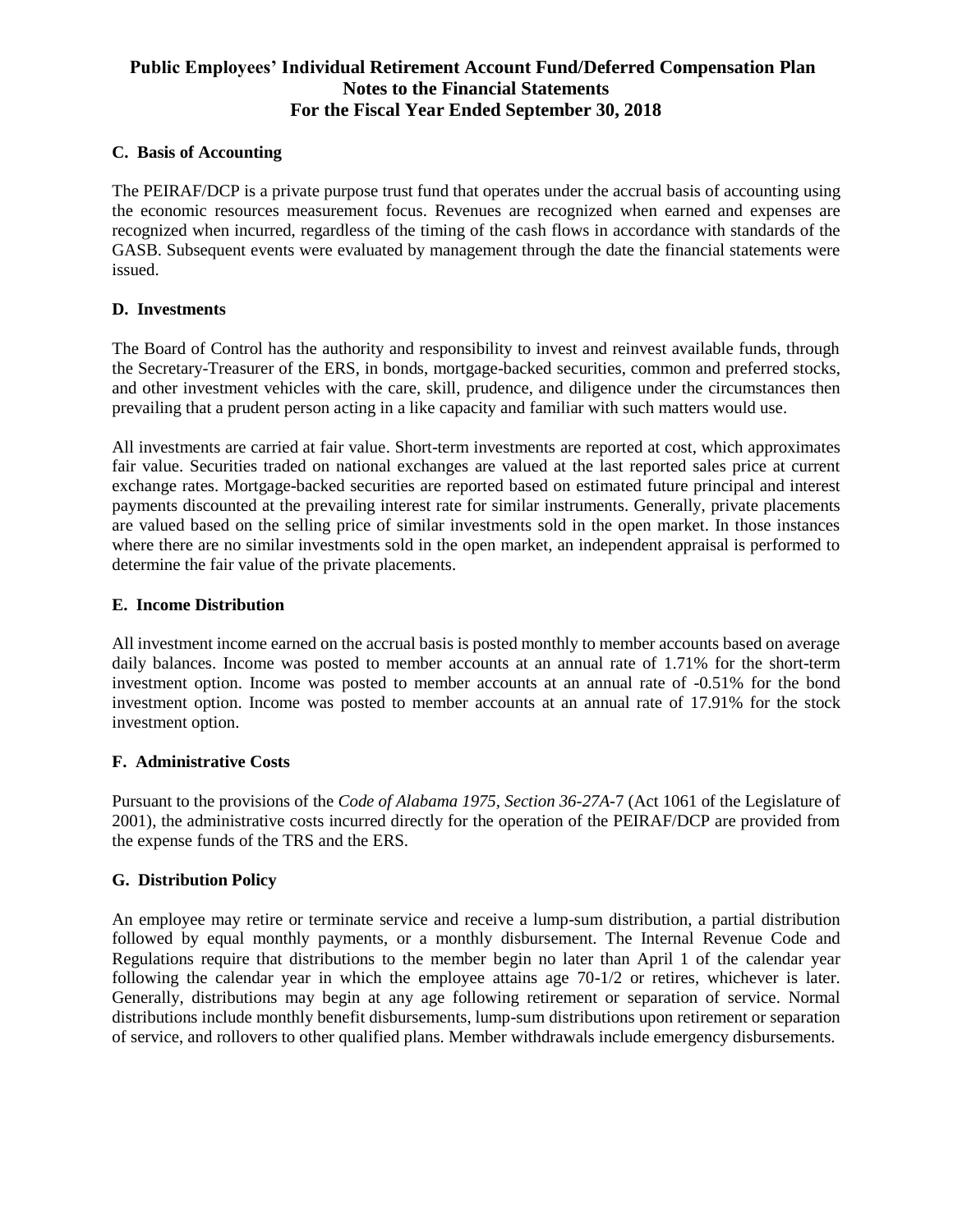#### **H. Comparative Statements**

The basic financial statements include the prior fiscal year *Statement of Fiduciary Net Position* and the *Statement of Changes in Fiduciary Net Position* for comparative purposes only. Prior fiscal year note disclosures are not included. Therefore, the prior fiscal year basic financial statement presentation does not meet the minimum level of detail required for a presentation in conformity with U.S. generally accepted accounting principles. Accordingly, the prior fiscal year statements should be read in conjunction with the PEIRAF/DCP's prior fiscal year financial report from which the prior fiscal year statements were derived.

### **I. Use of Estimates**

The preparation of financial statements in conformity with U.S. generally accepted accounting principles requires management to make estimates and assumptions that affect the reported amounts and disclosures in the financial statements. Actual results may differ from these estimates.

### **2) Investments**

### **A. Investment Risks**

Investments are subject to certain types of risks, including interest rate risk, custodial credit risk, credit quality risk, and concentration of credit risk. The following describes those risks:

*Interest Rate Risk* – The fair value of fixed-maturity investments fluctuates in response to changes in market interest rates. Increases in prevailing interest rates generally translate into decreases in fair value of those instruments. The fair value of interest sensitive instruments may also be affected by the creditworthiness of the issuer, prepayment options, relative values of alternative investments, and other general market conditions. Certain fixed maturity investments have call provisions that could result in shorter maturity periods.

*Custodial Credit Risk* – Custodial credit risk is the risk that an entity will not be able to recover the value of its investments or collateral securities that are in the possession of an outside party if the counterparty fails. The PEIRAF/DCP's custodial credit risk policy requires the custodial agent to hold or direct its agents or subcustodians to hold, for the account of the PEIRAF/DCP, all securities and other non-cash property other than securities in the Federal Reserve book-entry system, in a clearing agency which acts as a securities depository, or in another book-entry system. The PEIRAF/DCP's safekeeping agent holds all investments of the PEIRAF/DCP in the PEIRAF/DCP's name except for securities in the securities lending program.

*Credit Quality* – Nationally recognized statistical rating organizations provide ratings of debt securities' quality based on a variety of factors, such as the financial condition of the issuers, which provide investors with some idea of the issuer's ability to meet its obligations. Domestic fixed-maturity investments may consist of rated or non-rated securities. Short-term investments may consist of commercial paper rated at least A-2 and/or P-2, repurchase agreements, short-term U.S. securities, and other money market investments.

*Concentration of Credit Risk* – The distribution of investments between fixed maturity investments and the S & P index fund is determined by member elections.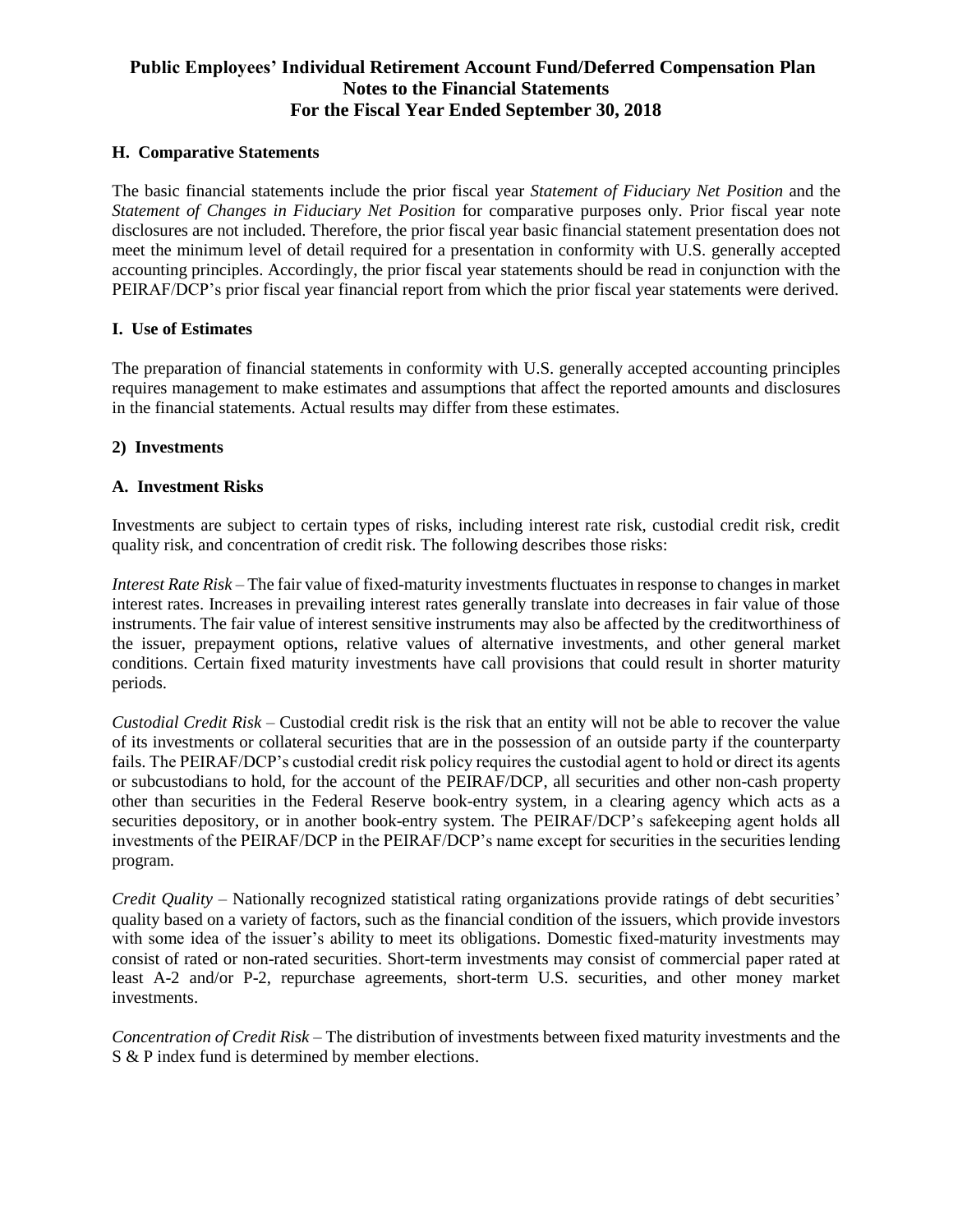## **A. Investment Risks, Continued**

The following table provides information as of September 30, 2018, concerning the fair value of investments and interest rate risk:

|                                      | <b>Maturity in Years at Fair Value</b> |               |               |               |                   |                    |
|--------------------------------------|----------------------------------------|---------------|---------------|---------------|-------------------|--------------------|
|                                      | Less                                   |               |               | More          | <b>Total Fair</b> |                    |
| <b>Type of Investment</b>            | Than 1                                 | $1-5$         | $6 - 10$      | Than 10       | <b>Value</b>      | Cost               |
| <b>Fixed Maturity</b>                |                                        |               |               |               |                   |                    |
| Domestic                             |                                        |               |               |               |                   |                    |
| Money Market Funds                   | \$124,743,363                          | \$            | \$            | \$            | \$<br>124,743,363 | \$.<br>124,743,363 |
| Commercial Paper                     | 7,004,664                              |               |               |               | 7,004,664         | 7,004,664          |
| U.S. Agency                          | 9,845,639                              | 41,574,388    | 15,770,434    | 1,395,885     | 68,586,346        | 70,771,262         |
| U.S. Government Guaranteed           |                                        | 188,443,288   | 148, 123, 141 | 50,518,701    | 387,085,130       | 401,927,723        |
| Corporate Bonds                      | 40,852,946                             | 163, 125, 182 | 123,070,093   | 125,230,910   | 452,279,131       | 452,145,697        |
| <b>Private Placements</b>            |                                        |               |               | 5,585,418     | 5,585,418         | 4,319,456          |
| <b>GNMAs</b>                         |                                        |               | 189,685       | 40,698,207    | 40,887,892        | 41,612,864         |
| <b>CMO</b>                           |                                        |               | 20,742,081    | 161,832,158   | 182,574,239       | 189, 127, 126      |
| <b>Total Domestic Fixed Maturity</b> | \$182,446,612                          | \$393,142,858 | \$307,895,434 | \$385,261,279 | 1,268,746,183     | 1,291,652,155      |
| Equities                             |                                        |               |               |               |                   |                    |
| Preferred                            |                                        |               |               |               | 12,439,106        | 11,251,000         |
| Domestic                             |                                        |               |               |               | 825,691,505       | 453,997,405        |
| <b>Total Equities</b>                |                                        |               |               |               | 838,130,611       | 465,248,405        |
| <b>Total Investments</b>             |                                        |               |               |               | \$2,106,876,794   | \$1,756,900,560    |
|                                      |                                        |               |               |               |                   |                    |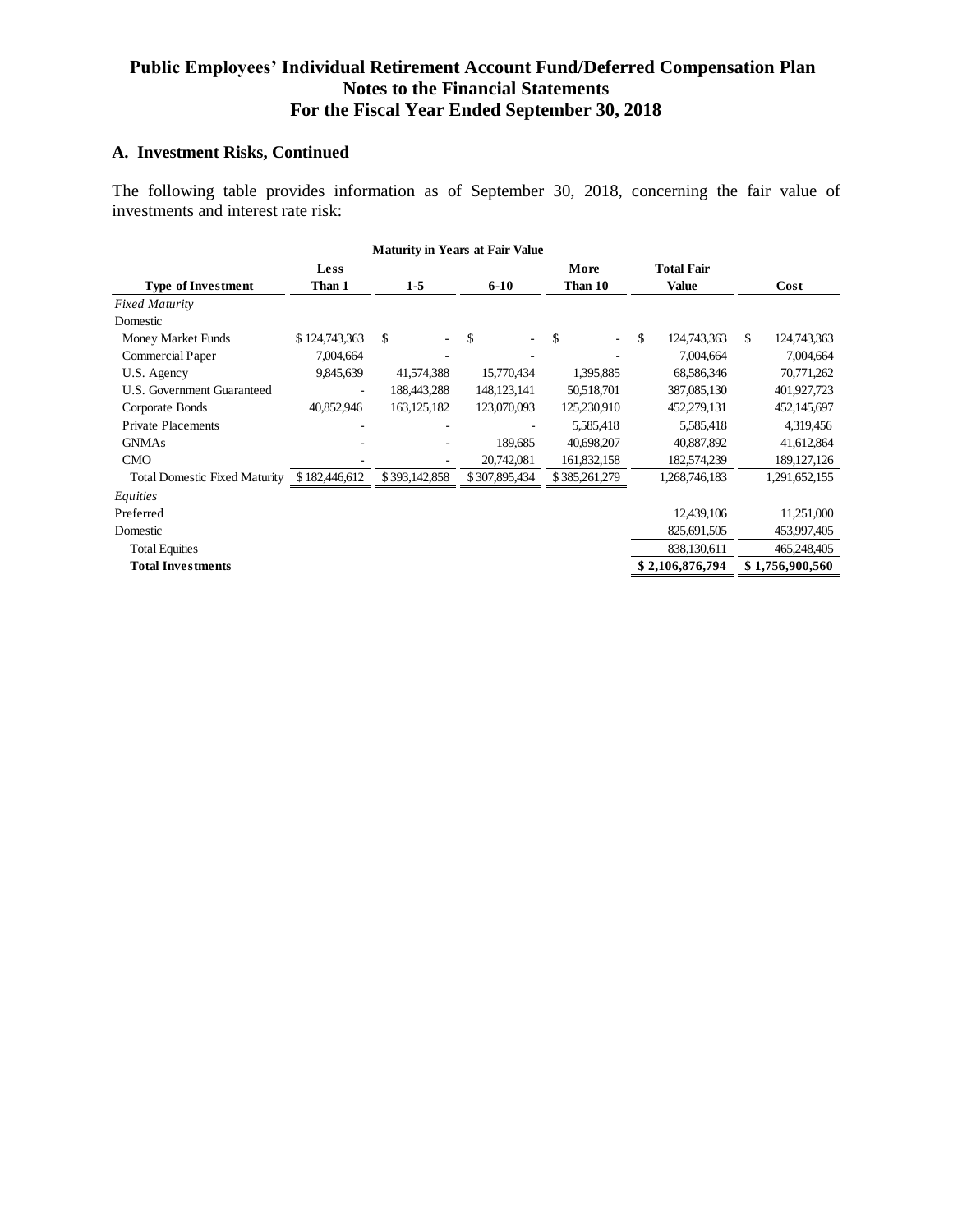# **A. Investment Risks, Continued**

The following tables provide information as of September 30, 2018, concerning credit risk:

|                                             |                  |               |                   | Fair Value as a<br>Percentage of<br><b>Total Fair</b><br><b>Value of Fixed</b> |
|---------------------------------------------|------------------|---------------|-------------------|--------------------------------------------------------------------------------|
| <b>Moody's Ratings of Fixed Maturities</b>  | Cost             |               | <b>Fair Value</b> | <b>Maturities</b>                                                              |
| Aaa                                         | \$<br>79,590,083 | $\mathcal{S}$ | 77,393,062        | 6.10                                                                           |
| Aa1                                         | 8,642,479        |               | 8,616,007         | 0.68                                                                           |
| Aa2                                         | 10,303,541       |               | 10,286,063        | 0.81                                                                           |
| $P-2$                                       | 7,004,664        |               | 7,004,664         | 0.55                                                                           |
| A <sub>1</sub>                              | 36,698,100       |               | 37,072,985        | 2.92                                                                           |
| A2                                          | 24,341,542       |               | 23,657,568        | 1.86                                                                           |
| A <sub>3</sub>                              | 67,264,612       |               | 67,820,569        | 5.35                                                                           |
| Baa1                                        | 93,878,615       |               | 95,115,147        | 7.50                                                                           |
| Baa2                                        | 128, 341, 306    |               | 127,926,258       | 10.08                                                                          |
| Baa3                                        | 37,187,452       |               | 36,973,367        | 2.91                                                                           |
| Ba1                                         | 17,783,644       |               | 17,072,148        | 1.35                                                                           |
| Ba2                                         | 4,323,367        |               | 4,641,302         | 0.37                                                                           |
| Ba3                                         | 9,084,574        |               | 8,759,152         | 0.69                                                                           |
| Not Rated                                   | 134,540,463      |               | 135,860,630       | 10.71                                                                          |
| <b>Total Moody's Rated Fixed Maturities</b> | 658,984,442      |               | 658,198,922       | 51.88                                                                          |
| U.S. Agency Mortgage-Backed Securities      | 189, 127, 126    |               | 182,574,239       | 14.39                                                                          |
| U.S. Government Guaranteed                  | 443,540,587      |               | 427,973,022       | 33.73                                                                          |
| <b>Total Fixed Maturities</b>               | \$1,291,652,155  |               | \$1,268,746,183   | 100.00                                                                         |
|                                             |                  |               |                   |                                                                                |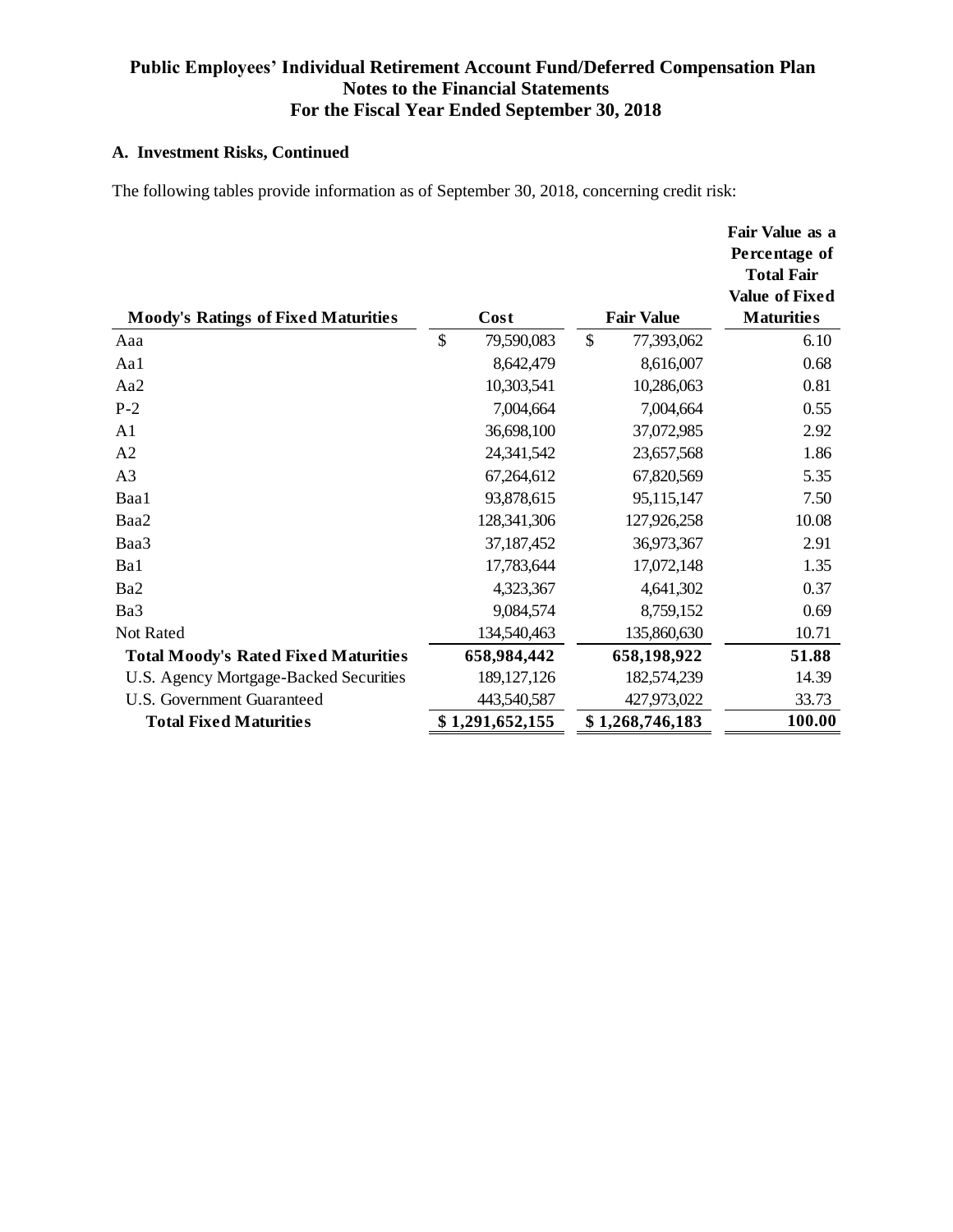# **A. Investment Risks, Continued**

|                                                          |                 |                   | Fair Value as a<br>Percentage of<br><b>Total Fair</b><br><b>Value of Fixed</b> |
|----------------------------------------------------------|-----------------|-------------------|--------------------------------------------------------------------------------|
| <b>Standard &amp; Poor's Ratings of Fixed Maturities</b> | Cost            | <b>Fair Value</b> | <b>Maturities</b>                                                              |
| AAA                                                      | \$<br>7,951,706 | \$<br>7,906,442   | 0.62                                                                           |
| $AA+$                                                    | 79,413,741      | 77,202,353        | 6.08                                                                           |
| $AA-$                                                    | 18,122,959      | 18,196,468        | 1.43                                                                           |
| $A-2$                                                    | 7,004,664       | 7,004,664         | 0.55                                                                           |
| $A+$                                                     | 30,415,082      | 30,881,112        | 2.43                                                                           |
| A                                                        | 41,344,270      | 41,012,477        | 3.23                                                                           |
| $A-$                                                     | 72,831,497      | 75,038,311        | 5.91                                                                           |
| $BBB+$                                                   | 94,158,795      | 93,357,887        | 7.36                                                                           |
| <b>BBB</b>                                               | 114,285,698     | 114,340,592       | 9.01                                                                           |
| BBB-                                                     | 55,090,750      | 53,672,901        | 4.23                                                                           |
| <b>BB</b>                                                | 2,223,802       | 2,083,635         | 0.16                                                                           |
| BB-                                                      | 3,853,874       | 3,619,446         | 0.29                                                                           |
| Not Rated                                                | 132,287,604     | 133,882,634       | 10.58                                                                          |
| Total Standard & Poor's Rated Fixed Maturities           | 658,984,442     | 658,198,922       | 51.88                                                                          |
| U.S. Agency Mortgage-Backed Securities                   | 189, 127, 126   | 182,574,239       | 14.39                                                                          |
| U.S. Government Guaranteed                               | 443,540,587     | 427,973,022       | 33.73                                                                          |
| <b>Total Fixed Maturities</b>                            | \$1,291,652,155 | \$1,268,746,183   | 100.00                                                                         |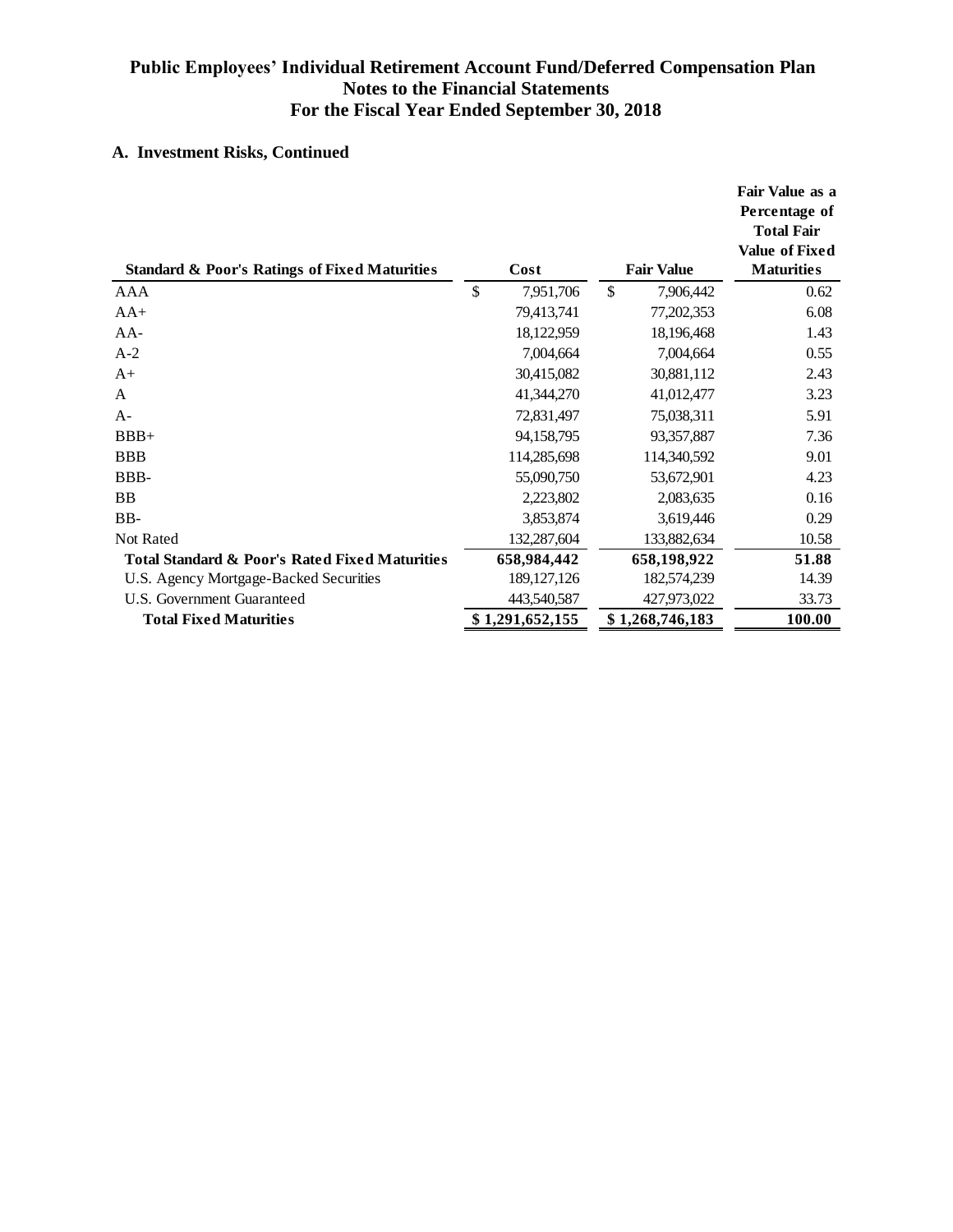#### **B. Fair Value Measurement**

The PEIRAF/DCP categorizes its fair value measurements within the fair value hierarchy established by generally accepted accounting principles. The hierarchy prioritizes the inputs to valuation used to measure the fair value of the asset, giving the highest priority to quoted prices in an active market for identical assets (Level 1 measurements) and the lowest priority to unobservable inputs (Level 3 measurements). The inputs to the three levels of the fair value hierarchy are described as follows:

- Level 1: Ouoted (unadjusted) prices in an active market for identical assets or liabilities.
- Level 2: Significant other inputs which are observable either directly or indirectly, including quoted prices for similar assets or liabilities, quoted prices for identical or similar assets or liabilities in a less active market, or other market-corroborated inputs.
- **Level 3:** Valuations derived from valuation techniques using significant unobservable inputs for the asset or liabilities.

The categorization of investments within the hierarchy is based upon pricing transparency of the instrument and should not be perceived as the particular investment's risk.

Investments in equity securities classified as Level 1 are valued using quoted prices in an active market for those securities.

Investments in securities classified as Level 2 are valued using non-proprietary information that is readily available to market participants from multiple independent sources, which are known to be actively involved in the market. Pricing inputs may include market quotation, yields, maturities, call features, and ratings.

Investments in private equity, debt, and direct investments in Real Estate are classified as Level 3 due to lack of observable pricing inputs and are valued using annual appraisals based on a combination of market data and projected cash flows.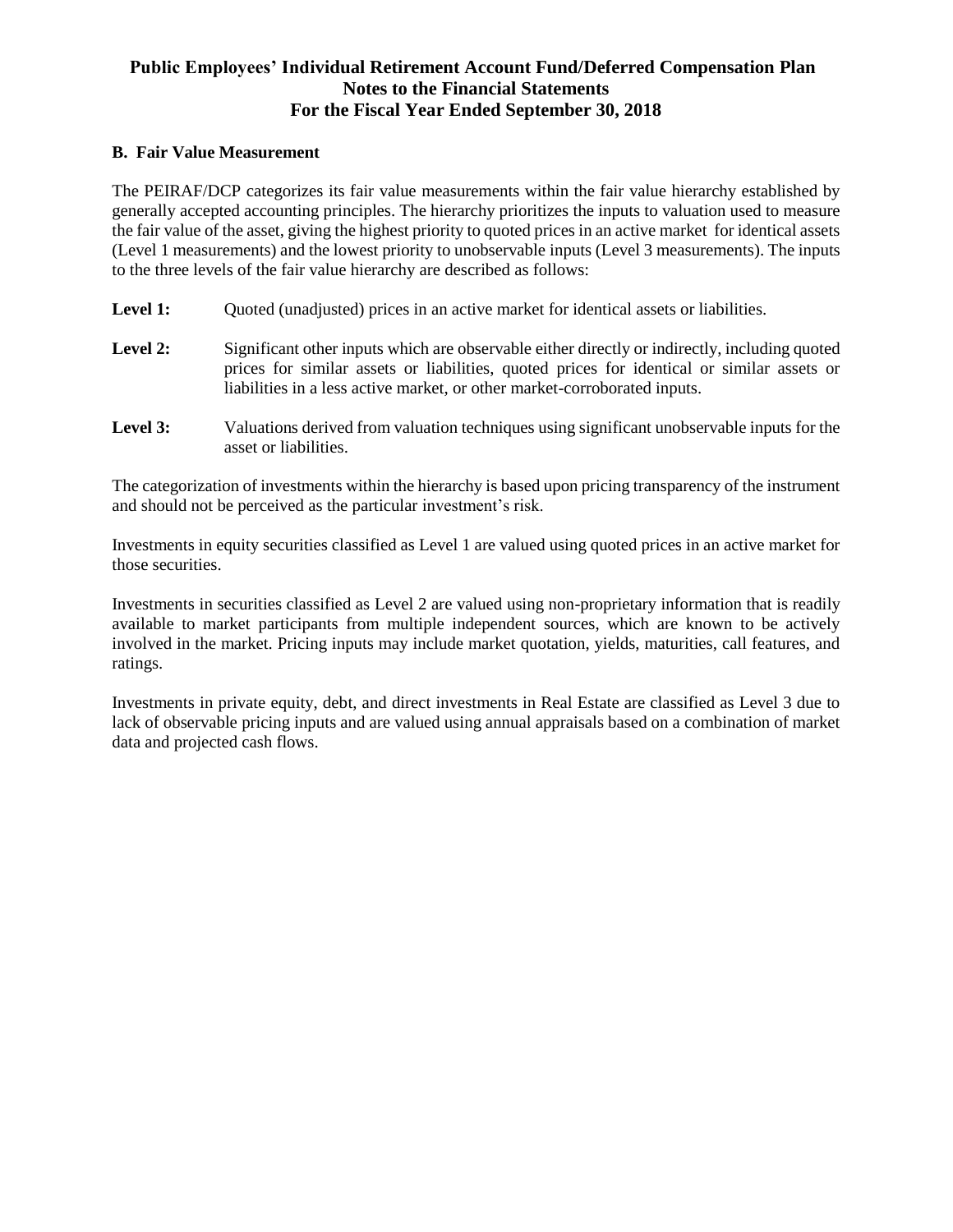# **B. Fair Value Measurement, Continued**

The following table provides information as of September 30, 2018, concerning fair value measurement:

| 9/30/2018<br>124,743,363<br>7,004,664<br>68,586,346<br>387,085,130<br>452,279,131 | <b>Quoted Prices</b><br>in Active<br><b>Markets</b><br>(Level 1)<br>\$ | \$<br>Significant Other<br>Observable<br>Inputs<br>(Level 2)<br>124,743,363<br>7,004,664<br>68,586,346 | Significant<br>Unobservable<br>Inputs<br>(Level 3)<br>\$ |
|-----------------------------------------------------------------------------------|------------------------------------------------------------------------|--------------------------------------------------------------------------------------------------------|----------------------------------------------------------|
|                                                                                   |                                                                        |                                                                                                        |                                                          |
|                                                                                   |                                                                        |                                                                                                        |                                                          |
|                                                                                   |                                                                        |                                                                                                        |                                                          |
|                                                                                   |                                                                        |                                                                                                        |                                                          |
|                                                                                   |                                                                        |                                                                                                        |                                                          |
|                                                                                   |                                                                        |                                                                                                        |                                                          |
|                                                                                   |                                                                        |                                                                                                        |                                                          |
|                                                                                   |                                                                        |                                                                                                        |                                                          |
|                                                                                   |                                                                        | 387,085,130                                                                                            |                                                          |
|                                                                                   |                                                                        | 452,279,131                                                                                            |                                                          |
| 5,585,418                                                                         |                                                                        |                                                                                                        | 5,585,418                                                |
| 40,887,892                                                                        |                                                                        | 40,887,892                                                                                             |                                                          |
| 182,574,239                                                                       |                                                                        | 182,574,239                                                                                            |                                                          |
| 1,268,746,183                                                                     |                                                                        | 1,263,160,765                                                                                          | 5,585,418                                                |
|                                                                                   |                                                                        |                                                                                                        |                                                          |
| 12,439,106                                                                        |                                                                        |                                                                                                        |                                                          |
| 825,691,505                                                                       |                                                                        |                                                                                                        |                                                          |
| 838,130,611                                                                       |                                                                        |                                                                                                        |                                                          |
| 2,106,876,794                                                                     |                                                                        |                                                                                                        | 5,585,418                                                |
| 120,850,056                                                                       |                                                                        | 120,850,056                                                                                            |                                                          |
|                                                                                   |                                                                        |                                                                                                        | \$5,585,418                                              |
|                                                                                   | \$2,227,726,850                                                        | 12,439,106<br>825,691,505<br>838,130,611<br>838,130,611<br>\$838,130,611                               | 1,263,160,765<br>\$1,384,010,821                         |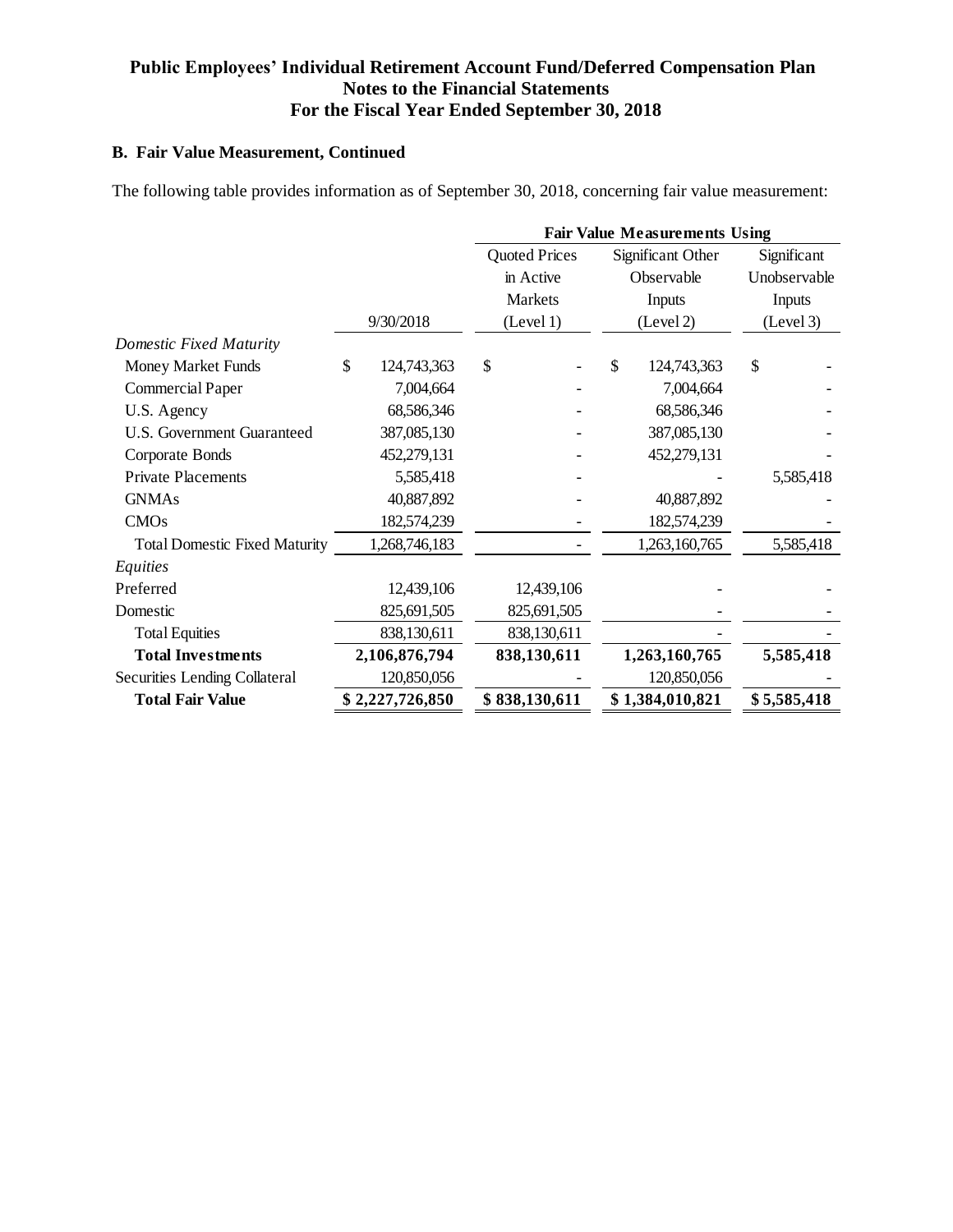### **C. Concentration of Investments**

As of September 30, 2018, the PEIRAF/DCP owned debt securities of the Federal National Mortgage Association (Fannie Mae), which represented approximately 5.77% of the total fair value of investments.

### **D. Securities Lending Program**

The PEIRAF/DCP is authorized by the Board of Control to participate in a securities lending program. The PEIRAF/DCP's custodian, State Street Bank and Trust Company (State Street), administers the program. Certain securities from the PEIRAF/DCP are loaned to borrowers approved by the PEIRAF/DCP for collateral that will be returned for the same securities in the future. Approved borrowers provide acceptable collateral in the form of cash (U.S. dollar and foreign currency), U.S. and non-U.S. equities, assets permissible under Rule 15c3-3 of the Exchange Act of 1934, and other collateral as the parties may agree to in writing from time to time. All security loans are open loans and can be terminated on demand by the PEIRAF/DCP or borrower. The initial collateral received shall have (depending on the nature of the loaned securities and the collateral received), a value of 102% or 105% of the fair value of the loaned securities, or such other value, not less than 102% of the fair value of the loaned securities, as may be applicable in the jurisdiction in which such loaned securities are customarily traded. Pursuant to the terms of the applicable securities loan agreement, State Street shall, in accordance with State Street's reasonable and customary practices, mark loaned securities and collateral to their fair value each business day based upon the fair value of the collateral and the loaned securities at the close of business, employing the most recently available pricing information and shall receive and deliver collateral in order to maintain the value of the collateral at no less than 100% of the fair value of the loaned securities.

The PEIRAF/DCP cannot pledge or sell collateral securities received unless the borrower defaults. Cash collateral is invested in the State Street Quality D Short-Term Investments Fund (QDF). The collateral fund is separated into two pools, a liquidity pool and a duration pool. The split allows greater flexibility in managing the available liquidity in the investment in the fund and the outstanding balance of securities on loan.

The following describes the QDF's guidelines for the liquidity pool: The QDF's Investment Manager shall maintain the dollar-weighted average maturity of the QDF in a manner that the Investment Manager believes is appropriate to the objective of the QDF, provided, that (i) in no event shall any eligible security be acquired with a remaining legal final maturity (i.e., the date on which principal must be repaid) of greater than 18 months, (ii) the Investment Manager shall endeavor to maintain a dollar-weighted average maturity of the QDF not to exceed 75 calendar days, and (iii) the Investment Manager shall endeavor to maintain a dollar-weighted average maturity to final of the QDF not to exceed 180 calendar days. Additionally, at the time of purchase, all eligible securities with maturities of 13 months or less shall be rated at least A1, P1, or F1 by at least two of the following nationally recognized statistical rating organizations: Standard  $\&$ Poor's Corp. ("S&P"), Moody's Investor Services, Inc. ("Moody's"), or Fitch, Inc. ("Fitch"), or be determined by the Investment Manager to be of comparable quality. Additionally, all eligible securities with maturities in excess of 13 months shall be rated at least A-, A3, or A- by at least two of the following nationally recognized statistical rating organizations: S&P, Moody's, or Fitch or be determined by the Investment Manager to be of comparable quality. The QDF may invest up to 10% of its assets at the time of purchase in commingled vehicles managed by State Street Global Advisors or its affiliates that conform to the Investment Policy Guidelines.

The following describes the QDF's guidelines for the duration pool: The QDF duration pool includes all asset-backed securities (regardless of maturity) and securities of any type with a remaining maturity of 91 days or greater. Each QDF investor owns a specified percentage interest in the duration pool which is redeemable only in kind, not in cash. The QDF duration pool will not make additional investments.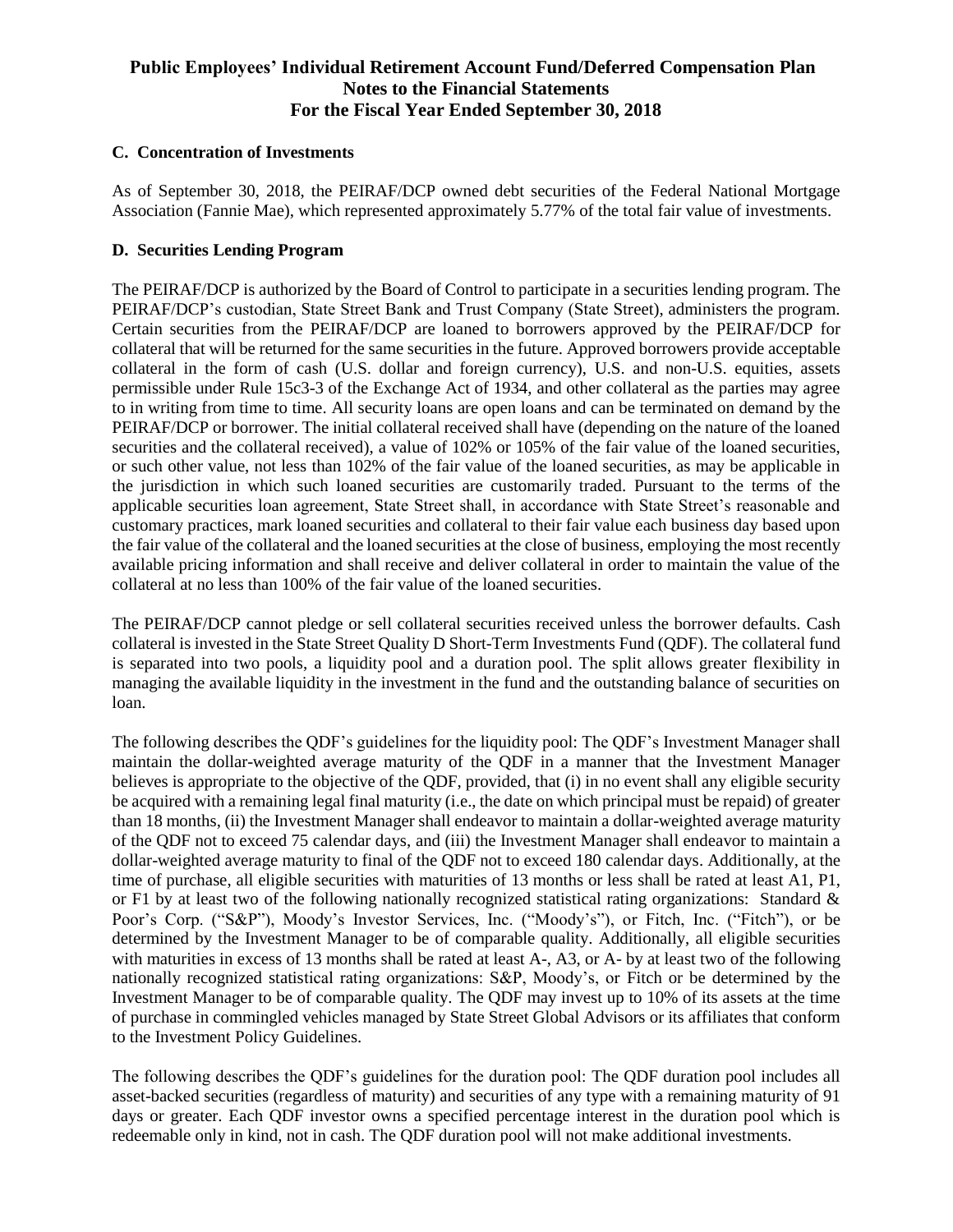#### **D. Securities Lending Program, Continued**

As of September 30, 2018, the average loan term was 43 days. Cash collateral investments in the QDF are matured as needed to fulfill loan obligations. There is no direct matching of the maturities of the loans with the investments made with cash collateral.

The fair value of the securities on loan was \$400,368,266, and the fair value of the collateral pledged by the borrowers was \$420,778,458, as of September 30, 2018. Since the amounts owed by the PEIRAF/DCP exceeded the amounts the borrowers owed to the PEIRAF/DCP, there was no credit risk exposure as of September 30, 2018. Additionally, there were no significant violations of legal or contractual provisions, no borrower or lending agent default losses, and no recoveries of prior period losses during the fiscal year.

Investments purchased with cash collateral are held by the custodial agent, but not in the name of the PEIRAF/DCP. Securities pledged as collateral are held by the custodial agent, but not in the name of the PEIRAF/DCP. Letters of credit pledged as collateral are issued by the borrower's bank and are irrevocable. Tri-party collateral is held by a third party bank in the name of the custodial agent. State Street, as custodial agent, is authorized to request a third party bank to undertake certain custodial functions in connection with holding of the collateral provided by a borrower. State Street may instruct the third party bank to establish and maintain a borrower's account and a State Street account wherein all collateral including cash shall be maintained by the third party bank in accordance with the terms of the agreement.

The following table provides information as of September 30, 2018, concerning securities lent:

| <b>Type of Investment Lent</b><br><b>Amounts</b><br><b>For Cash Collateral</b><br><b>Domestic Fixed Maturities</b><br>\$112,337,619<br>Domestic Equity<br>6,123,994<br><b>Total Lent for Cash Collateral</b><br>118,461,613<br>For Non-Cash Collateral<br><b>Domestic Fixed Maturities</b><br>225,422,613<br>56,484,040<br>Domestic Equity<br>Total Lent for Non-Cash Collateral<br>281,906,653<br><b>Total Securities Lent</b><br>\$400,368,266<br><b>Type of Collateral Received</b><br>Cash Collateral - Invested in State Street Quality D Fund<br>\$120,850,056<br>Non-Cash Collateral<br><b>Domestic Fixed Securities</b><br><b>EURO</b><br>15,059,500<br><b>GBP</b><br>19,313,324<br>U.S. Dollar<br>155,384,813<br>Domestic Equity Securities | (at I all value) |  |
|------------------------------------------------------------------------------------------------------------------------------------------------------------------------------------------------------------------------------------------------------------------------------------------------------------------------------------------------------------------------------------------------------------------------------------------------------------------------------------------------------------------------------------------------------------------------------------------------------------------------------------------------------------------------------------------------------------------------------------------------------|------------------|--|
|                                                                                                                                                                                                                                                                                                                                                                                                                                                                                                                                                                                                                                                                                                                                                      |                  |  |
|                                                                                                                                                                                                                                                                                                                                                                                                                                                                                                                                                                                                                                                                                                                                                      |                  |  |
|                                                                                                                                                                                                                                                                                                                                                                                                                                                                                                                                                                                                                                                                                                                                                      |                  |  |
|                                                                                                                                                                                                                                                                                                                                                                                                                                                                                                                                                                                                                                                                                                                                                      |                  |  |
|                                                                                                                                                                                                                                                                                                                                                                                                                                                                                                                                                                                                                                                                                                                                                      |                  |  |
|                                                                                                                                                                                                                                                                                                                                                                                                                                                                                                                                                                                                                                                                                                                                                      |                  |  |
|                                                                                                                                                                                                                                                                                                                                                                                                                                                                                                                                                                                                                                                                                                                                                      |                  |  |
|                                                                                                                                                                                                                                                                                                                                                                                                                                                                                                                                                                                                                                                                                                                                                      |                  |  |
|                                                                                                                                                                                                                                                                                                                                                                                                                                                                                                                                                                                                                                                                                                                                                      |                  |  |
|                                                                                                                                                                                                                                                                                                                                                                                                                                                                                                                                                                                                                                                                                                                                                      |                  |  |
|                                                                                                                                                                                                                                                                                                                                                                                                                                                                                                                                                                                                                                                                                                                                                      |                  |  |
|                                                                                                                                                                                                                                                                                                                                                                                                                                                                                                                                                                                                                                                                                                                                                      |                  |  |
|                                                                                                                                                                                                                                                                                                                                                                                                                                                                                                                                                                                                                                                                                                                                                      |                  |  |
|                                                                                                                                                                                                                                                                                                                                                                                                                                                                                                                                                                                                                                                                                                                                                      |                  |  |
|                                                                                                                                                                                                                                                                                                                                                                                                                                                                                                                                                                                                                                                                                                                                                      |                  |  |
|                                                                                                                                                                                                                                                                                                                                                                                                                                                                                                                                                                                                                                                                                                                                                      |                  |  |
|                                                                                                                                                                                                                                                                                                                                                                                                                                                                                                                                                                                                                                                                                                                                                      |                  |  |
|                                                                                                                                                                                                                                                                                                                                                                                                                                                                                                                                                                                                                                                                                                                                                      |                  |  |
|                                                                                                                                                                                                                                                                                                                                                                                                                                                                                                                                                                                                                                                                                                                                                      |                  |  |
| U.S. Dollar<br>60,847,464                                                                                                                                                                                                                                                                                                                                                                                                                                                                                                                                                                                                                                                                                                                            |                  |  |
| <b>EURO</b><br>9,775                                                                                                                                                                                                                                                                                                                                                                                                                                                                                                                                                                                                                                                                                                                                 |                  |  |
| International Fixed Maturities & Equity                                                                                                                                                                                                                                                                                                                                                                                                                                                                                                                                                                                                                                                                                                              |                  |  |
| U.S. Dollar<br>49,313,526                                                                                                                                                                                                                                                                                                                                                                                                                                                                                                                                                                                                                                                                                                                            |                  |  |
| Total Non-Cash Collateral<br>299,928,402                                                                                                                                                                                                                                                                                                                                                                                                                                                                                                                                                                                                                                                                                                             |                  |  |
| <b>Total Collateral Received</b><br>\$420,778,458                                                                                                                                                                                                                                                                                                                                                                                                                                                                                                                                                                                                                                                                                                    |                  |  |

# **Securities Lending - Investments Lent and Collateral Received**

(at Fair Value)